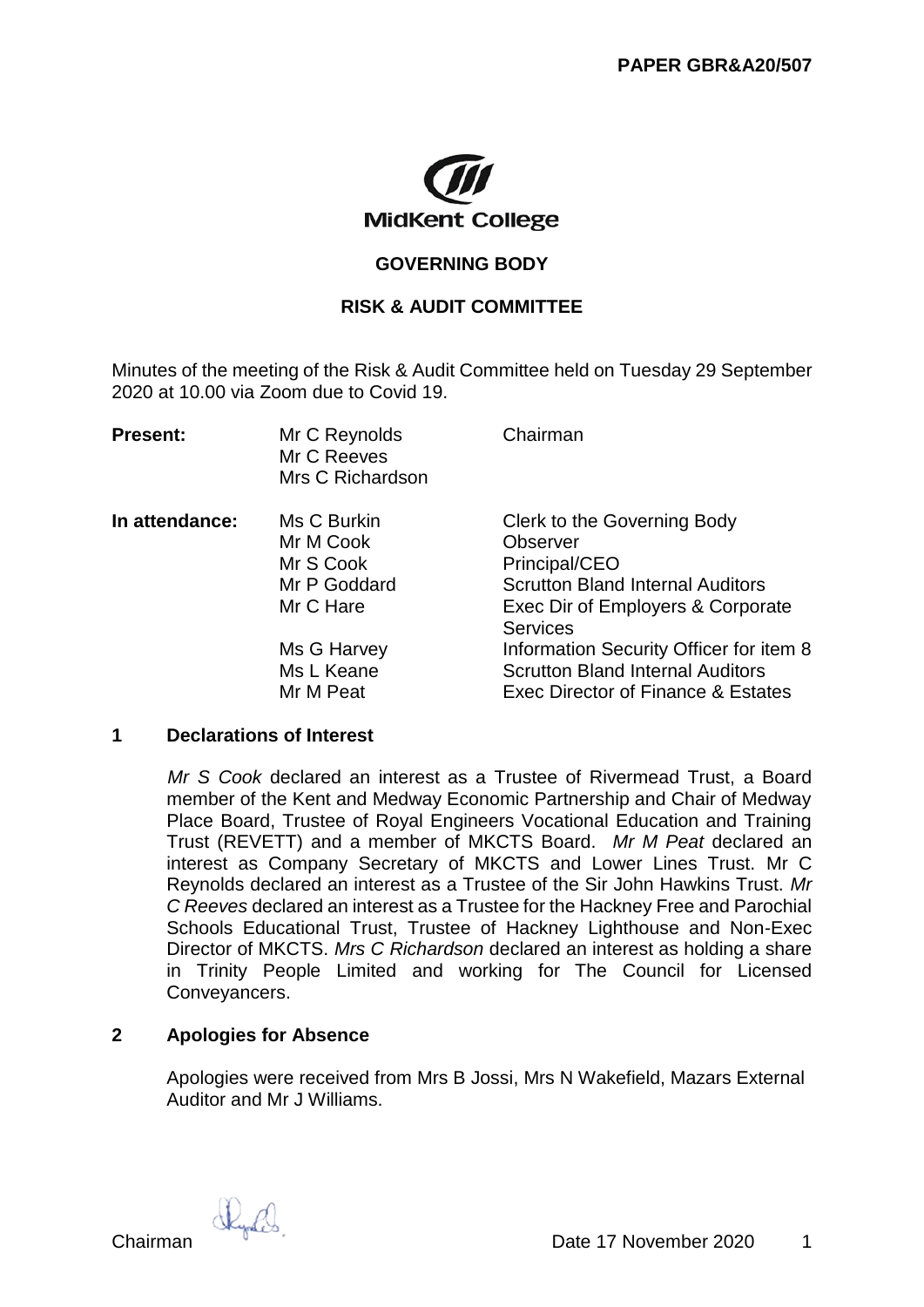The Chair welcomed Martin Cook, incoming Chair of the Governing Body, as an observer to the meeting.

# **3 Minutes of the meeting held on 16 June 2020**

The minutes of the meeting held on 16 June 2020 Paper GBR&A19/498 and the Closed Session were accepted as a true record and digitally signed by the Chairman. It was noted that Chris Hare was in attendance at the main meeting and the minutes amended accordingly.

Members agreed that future meetings will be held at 5pm.

### **4 Matters Arising and Outstanding Matters Report**

Members discussed Paper GBR&A20/499, the Outstanding Matters Report.

- No 1. Deep Dive Welfare Needs. A Ritchie is still awaiting permission to share data. This action has been outstanding for a year and it is unlikely permission will be given, therefore members agreed to close the action unresolved. **Complete.**
- No 2. Compliance S Cook confirmed the team review deadlines at the monthly ILR meetings. Members received a schedule. **Complete**.
- No 3. Risk Appetite review is on the agenda. **Complete**.
- No 4. Consideration of Internal Audit Coverage for 2020/21 on the agenda. **Complete**.
- No 5. Risk Management Report Covid 19 reference has been added to the Risk Register. The Executive Team requested a clear steer from the Committee on what needs to be adjusted to the RR. Discussed at the meeting and is still **outstanding**.

#### **Action: Clerk arrange meeting**

- No 6. Freedom of Information Policy and Data Protection Policy approved. **Complete.**
- No 7. Internal Audit Reports completed until No 4. **Complete.**
- No 8. External Audit Planning Strategy due November 2020. **BF.**
- No 9. Risk Policy 2020/21 approved. **Complete.**
- No10. R&A Committee Draft Improvement Plan 2020/21 approved. **Complete.**
- No 11.Terms of Reference approved. **Complete.**

### **5 Risk Management Report**

Martin Peat presented the full risk management report paper GBR&A20/500 which informed the Committee of the critical and high risks and also movements to the risk register since the last update.

Members discussed the various levels and changes to the risk register and the mitigating actions being taken to control, as far as is possible, the level of the

Skyles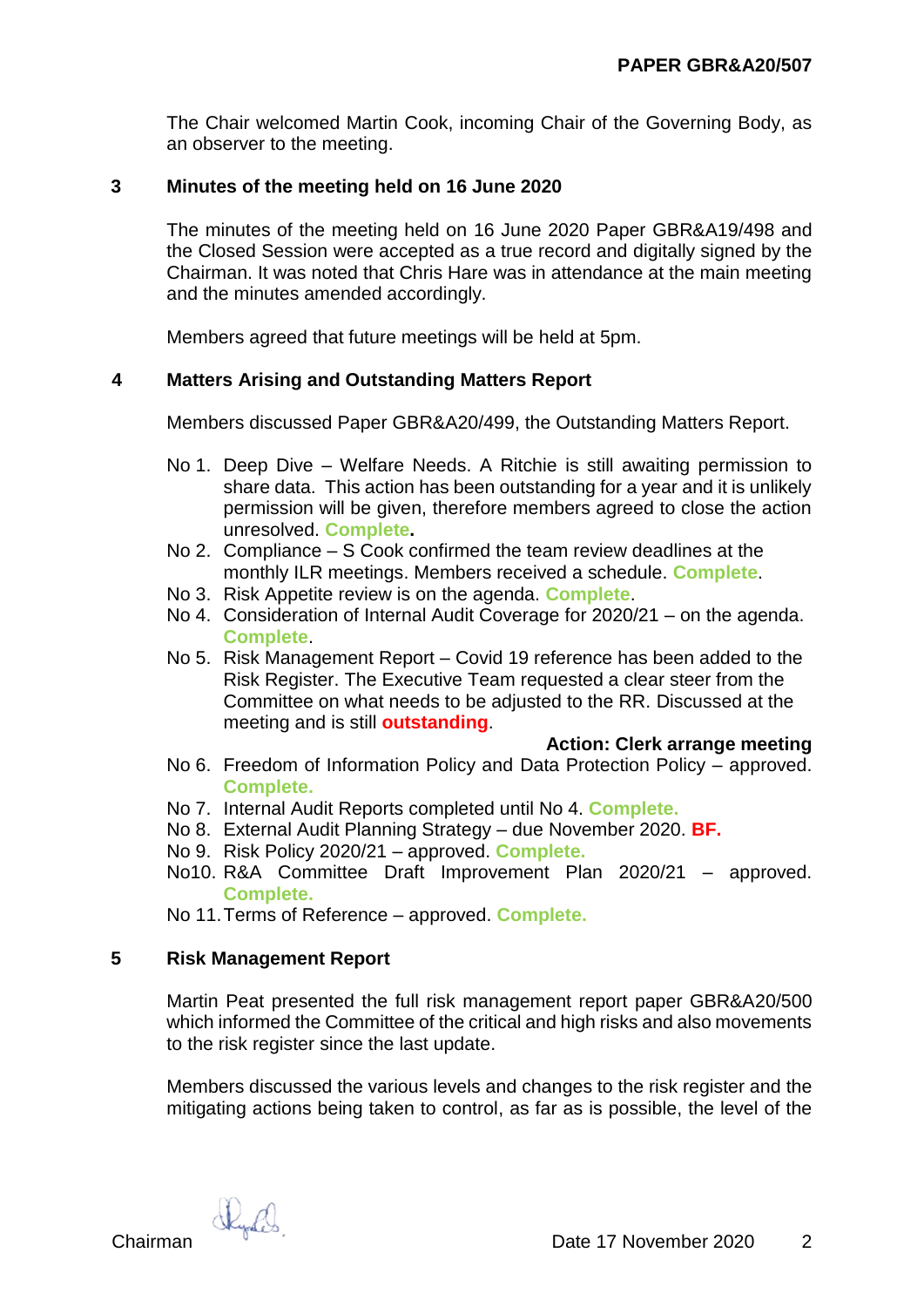risks. They noted that all risks had been updated by the owners and were presented on a separate shelf in Board Intelligence for all Governors to review.

M Peat highlighted the following points:

- The report shows that there are currently three high risk and no critical risks on the register:
	- $\circ$  HE enrolment number had improved since writing the report and therefore this is no longer a high risk.
	- $\circ$  GDPR a number of near misses have affected the risk rating and will be explained under item 8.
	- $\circ$  16-18 meeting allocation remains a focus.
- The Covid outbreak has had a number of impacts on the risk register which are noted in the individual risks as well as the business continuity risk.

Members discussed how many of the risks are linked as they impact on each other and how this can be managed and recorded. They noted that narrative has been added to the register to assist with this but agreed a separate column would be useful to state linked risks. Members also discussed the key risks and how others are more operational but act as early indicators for higher risks.

# **Action: M Peat to add**

They also discussed the inclusion of risks from MKCTS and how their full register comes to R&A Committee. There was some debate as to whether the Committee serves the Group and it was agreed this will form part of the wider discussions being held regarding the Group relationship.

### **Action: M Cook**

It was agreed a meeting of the Exec team, C Reynolds, C Reeves, C Richardson and M Cook will be scheduled before the next Committee to give the Exec a steer on what needs to be adjusted in the register.

### **Action: Clerk to arrange**

Members **noted** the report and thanked M Peat.

### **6 Review Risk Appetite**

This item gave members an opportunity to discuss the current risk appetites which had not been reviewed since 2016. They noted the current appetites as set out in the Risk Policy 2020/21 which shows 17 risk appetites: seven neutral; three taking and seven adverse.

Members noted that as each Governing Body Committee reviews and reports regularly on their relevant risks, they should be included in any review. They strongly agreed that the appetite should align to the College Strategy and be sense checked with the Executive. Therefore, it was agreed the appetite should

Chairman Date 17 November 2020 3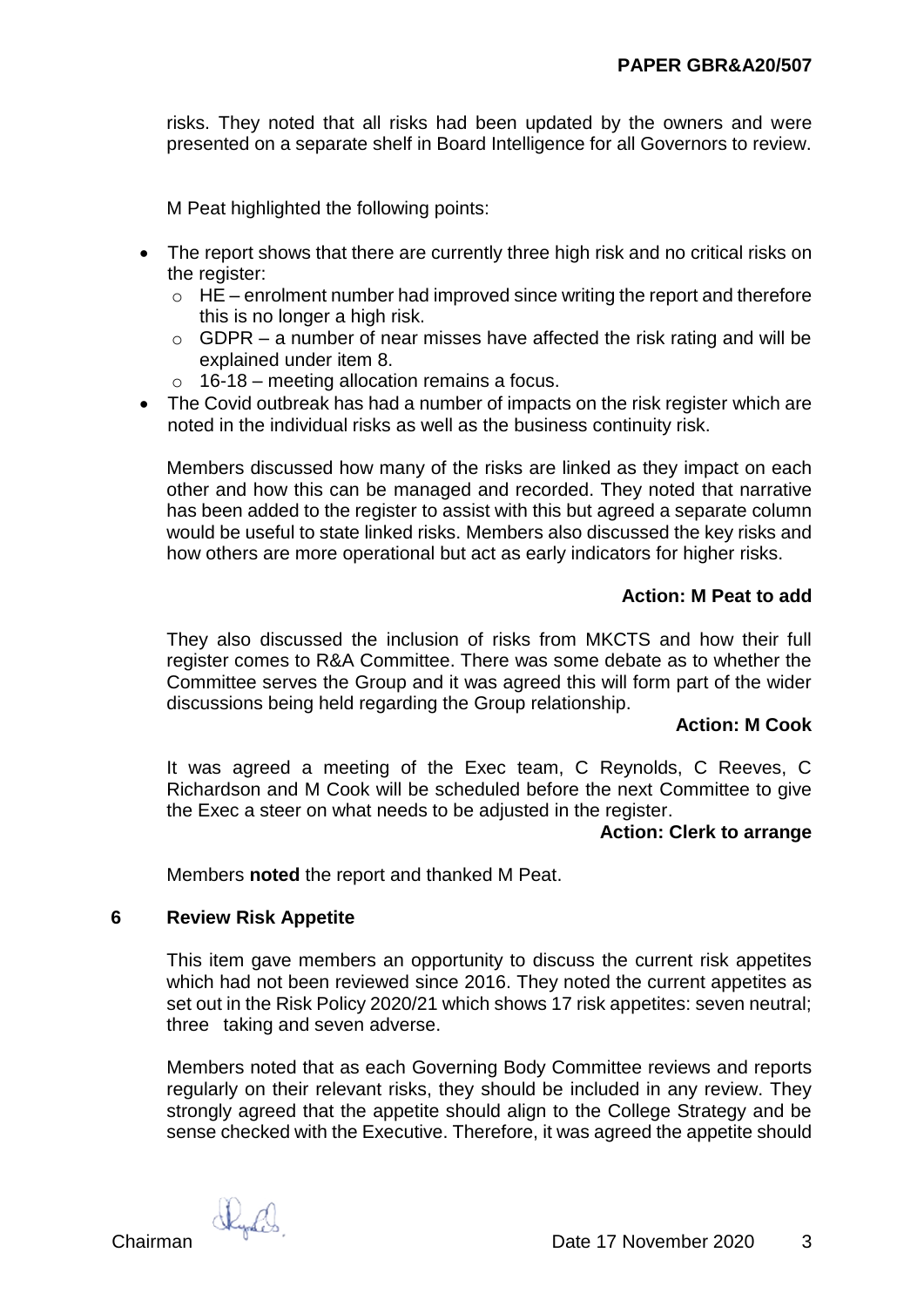be reviewed once the College Strategy and Group relationship is ratified at the Away Day in January 2021. This item will be brought forward to the R&A Committee meeting in February 2021.

# **Action: Clerk note for GB Jan and R&A Feb 2021**√

## **7 Internal Audit Reports**

Scrutton Bland introduced the internal audit papers:

- Subcontracting Report, paper GBR&A19/502 received **significant** assurance with two low recommendations and value added points regarding the compliance with new regulations. Members had a discussion regarding the long term viability of the subcontractor and ongoing relationship. There were no concerns raised and members were able to triangulate the information with other sources.
- 2019/20 Internal Audit Annual Report, paper GBR&A19/503 P Goddard presented the document which gave the Committee the **assurance** required. Most audits were completed before lockdown and subsequent College closure so little impact on the report.
- 2020/21 Internal Audit Strategy and Proposed Annual Plan, paper GBR&A19/504 – members noted the changes and discussed the proposed audits. The following was agreed:
	- $\circ$  HF
	- o Student Recruitment, Retention and Attendance
	- $\circ$  Asset Management including IT members noted the external IT JISC audit that had been carried out last year and the Cyber Essential accreditation received by the College. These gave assurance in the IT area and therefore a specific audit is not required. They also noted that F&GP Committee receive regular updates on IT.
	- o T levels/Curriculum Planning
	- $\circ$  Apprenticeships also agreed a Deep Dive after the Audit (Feb 2021 TBC)
	- $\circ$  Website this should focus on compliance (2 days)

It was agreed that as GDPR remains a high risk area, it will also be the subject of a deep dive, rather than an audit, with members noting that they received an update on information security at each meeting.

• Audit Code of Practice Update (summary on page 4), paper GBR&A19/505 - P Goddard reminded members that the Code was published late in July 2020 with little changes. Members noted the changes on page 4 and agreed the Committee was still compliant. They noted however that they could improve the monitoring of Fraud and agreed to add it to the Committee agenda. They were reminded that Mazars complete a fraud register that would give the Committee assurance. M Peat agreed to share this with the Committee at the next meeting. **Action: Clerk/ M Peat**